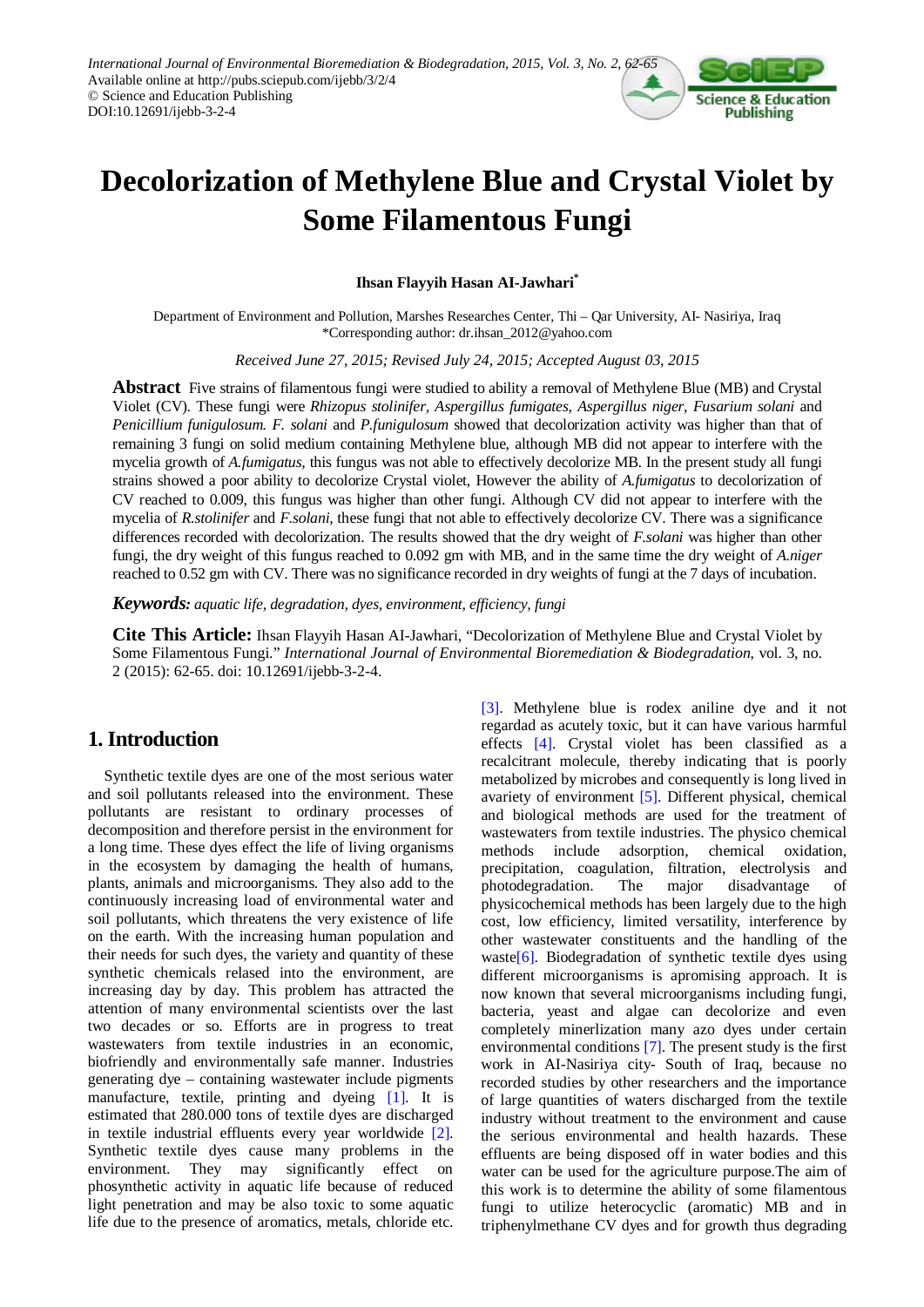in axenic fungi culture, because this method is ecofriendly and with economic low coast than other methods used.

# **2. Material and Methods**

#### **2.1. Organisms and Culture Conditions**

*A.niger, A.fumigatus, F.solani, P.funigulosum* and *R.strolinifer* were used from Marshes Research Center, Thi- Qar University, Environment Laboratory, Iraq. These fungi isolated by Dr. AI- Jawhari from the upper surface of asediments in marshes of AI- Nasiriya city (South of Iraq). Stock cultures were maintained on the Potato Dextrose Agar (PDA) slant subcultured periodically and stored at 4°C.

#### **2.2. Chemicals**

The common names of the two dyes have been used for convenience. Methylene Blue (MB), Crystal Violet (CV) were from Merch (Germany). All other chemicals used in the present study produced by Himedia (India).

## **2.3. Decolorization of MB and CV Dyes in Solid Medium**

A disc (5mm) of fungal mycelium was inoculated into the center of petri dishes (85mm) with the previously mentioned culture medium with agar. The medium is containing (2.5 mg /I) of each dye separately in triplicate. The plates were incubated at  $25c^{\circ}$  for 14 days, after which the mycelia diameter (MD) and decolorization diameter (DD) were determined. The ability of the fungi to decolorize the dye was then expressed as the the decolorization index (DI), which was calculated using the following formula:

#### $DI = DD / MD$ .

Each test was replicated 3 times.

#### **2.4. Biomass Production**

Three disc (5mm) of *A.niger, A.fumigatus, F.solani, P.funigulosum* and *R.strolinifer* were transferred to 250 mI Erlenmeyer flasks containing 100 mI of autoclaved culture medium contained in g / I : Yest extract 0.3,  $K_2HPO_4$  0.75, KH<sub>2</sub>PO<sub>4</sub> 0.75, MgSO<sub>4</sub>. 7H<sub>2</sub>O 0.05, CaCI<sub>2</sub>. 2H<sub>2</sub>O 0.05 and FeSO<sub>4</sub>. 7H<sub>2</sub>O 0.02 at pH 7.0 supplemented with 0.5 mg / I of each dye separately, in triplicate. The flask were incubated at  $25c^{\circ}$  for 7 days and shaking manually every day. The biomass was determined by calculated the dry mass of mycelia. Mycelia were harvested from the cultivation liquid medium by filtration using whattman NO. 1 filter paper and dried at 65°C at 30 min and weighted (mg / 10 mI).

#### **2.5. Statistical anaylsis**

The present study Conducted an Anova (analsis of Variance) which was performed on all the treatments and done using the SPSS (version 10.0) package to determine whether or not, asignificance difference.

### **3. Results and Discussion**

## **3.1. Decolorization of MB and CV Dyes in Solid Medium**

The dyes evaluated in this study contain aromatic compounds that are degraded by filamentous fungi during secondary metabolisms. The growth and degradation efficiency of the test fungi as determined based on the their decolorization ability in solid medium are shown in [Table 1,](#page-1-0) [Figure 1,](#page-1-1) of the 5 fungi cultured on solid medium with MB.

**Table 1. Decolorization of aromatic dyes on solid medium by filamentous Fungi**

| Name of fungi           |       | Methylene blue |      | Crystal violet |     |       |
|-------------------------|-------|----------------|------|----------------|-----|-------|
|                         | $MD*$ | DD             | DI   | MD             | DD  | DI    |
| Rhizopus stolinifer     | 70    | 28             | 0.40 | 85             |     | 0.0   |
| Aspergillus fumigates   | 80    |                | 0.0  | 11             | 0.1 | 0.009 |
| A.niger                 | 78    | 34             | 0.43 | 74             | 0.4 | 0.005 |
| Fusarium solani         | 77    | 62             | 0.80 | 32             |     | 0.0   |
| Penicillium funigulosum | 50    | 28             | 0.56 | 60             | 0.2 | 0.003 |

: (mm), (-): Not able to decolorize dys, MD : Mycelial diameter, DD:Decolorization diameter, DI: Decolorization index = DD / MD. The mycelia diameter and decolorization diameter were measured (mm,  $n = 3$ ) after 14days of incubation

<span id="page-1-1"></span>

R.stolinifer

<span id="page-1-0"></span>

A.fumigatus



F.solani



# P.funigulosum

A.niger

Control

**Figure 1.** Decolrization of MB by filamentous fungi on solid medium

*F.solani* and *P.funigulosum* showed that decolorization activity was higher than that of remaining 3 fungi, these ability due to that these fungi have unique systems enzymes for breaking complex organic structures into simple fragments, however the mycelia of the *F.solani* was higher than *P.funigulosum* on solid medium contain MB. Conversely, although MB did not appear to interfere with the mycelia growth of *A.fumigatus,* this fungus was not able to effectively decolorize MB. In addition, *A.niger*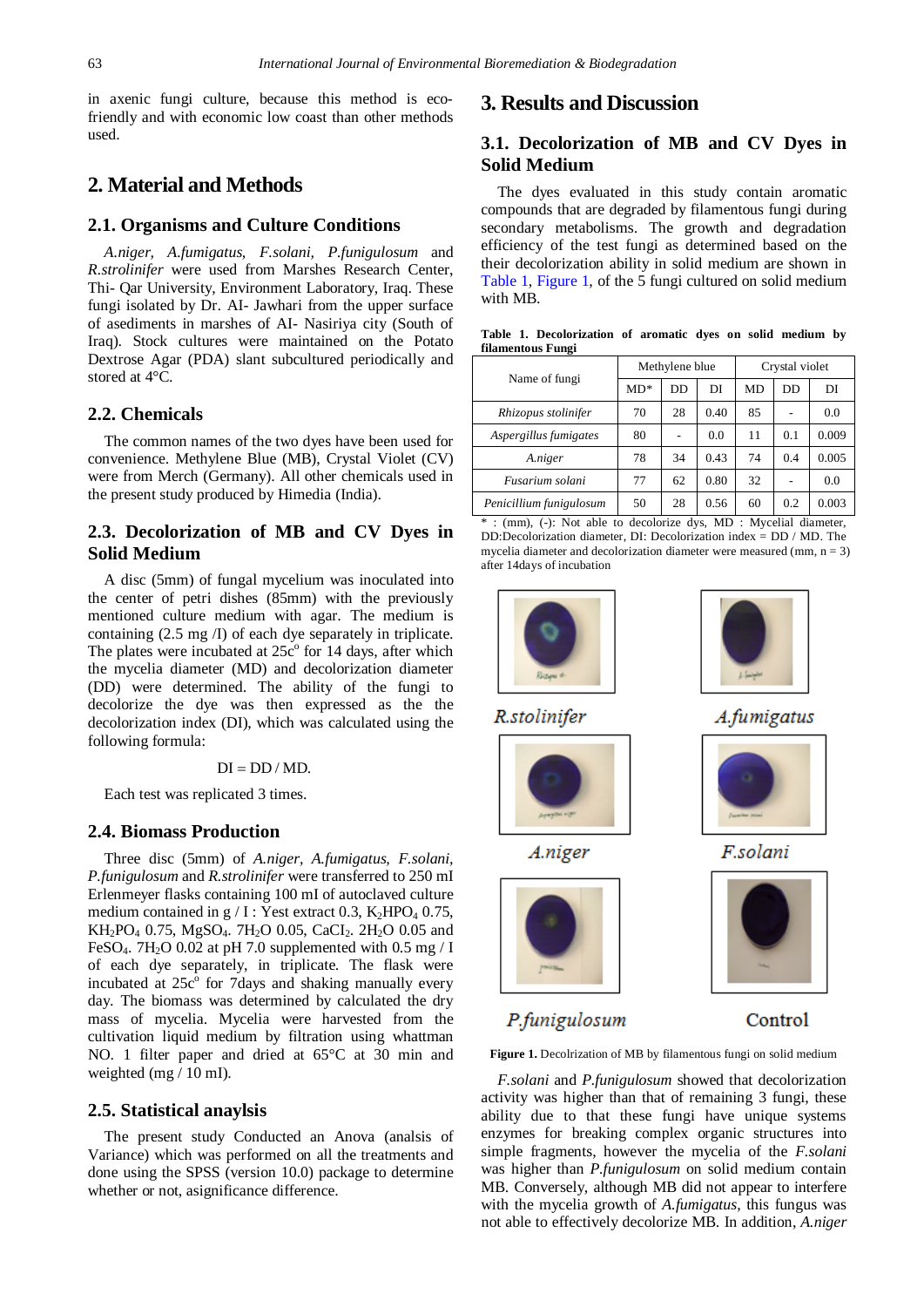and *R.stolinifer* showed good mycelia growth on solid medium contained MB, but the efficiency of decolorization was low. The value of decolorization of MB on solid medium by the selected fungi was not considerably higher. The same results were obtained by [\[8\],](#page-2-7) in this study show that when the white rot fungi *Cariolus versicolor* was good mycelia growth on solid media contained MB, but the efficiency of decolorization was very low, and in the same time the decolorization index with this fungus reached to 0.11. [\[9\]](#page-2-8) reported that when the white rot fungus, *Irpex lacteus,* was grown on different media containing MB it did not show any considerable decolorization. In addition, the results of a study conducted by [\[10\]](#page-2-9) also showed that the ability of *Pleurotus ostratus* to decolorize MB also increased,so the removal % increased for awide range of concentrations(25-700 mg/L)MB, and in the same time [\[10\]](#page-2-9) refer that this result due to may attributed to the increasing in production of ligninolytic enzymes as the concentration of MB increased due to their stress on the mycelia cells of *P.ostratus.* However [\[11\]](#page-3-0) found that *Lentinula edodes* decolorized media that contain 200ppm MB by 60%. Crystal violet belongs to tryphenylmethane aromatic dye group, and all of the fungi evaluated in present study had a poor ability to decolorize CV. However the growth of *A.fumigatus* was lower than other fungi, the growth of this fungus reached to 11mm, but the decolorization index of CV was higher than other fungi and reached to 0.009. Conversely, although CV did not appear to interfere with the mycelia of *R.stolinifer*, this fungus was not able to effectively decolorize CV, [Table 1,](#page-1-0) and there was asiginificance recorded with decolorization. These results due to may be the toxicity of the dye to the growing microbial cells and that in the same time Crystal violet was poorly metabolized by microbes and consequently is long lived in avariety of environment [\[5\].](#page-2-4) This results in present study were similarly with the result of [\[12\]](#page-3-1) have indicated toxicity of a closely related dye, Malachite green to *Kocuria rosea* MTCC 1532 at higher dye concentration, but in the present study, the results were not agreed with the results obtained by [\[13\],](#page-3-2) In this study showen that *Alternaria solani* is quite tolerante to Crystal violet and decolorize and degrade relatively higher concentrations of the dye. And in the same time the present study was similar with the results obtained by [\[8\],](#page-2-7) in this study showen that all the 10 fungi evaluated were grow slowly on solid media that contain Malachite green and poor ability to decolorize these dye.

#### **3.2. Biomass Production**

Growth study revealed that biomass and dye removal are directly proportional, which may be attributed to the fact, the increase of biomass gave more surface area for sorption of the dye molecules available, and may be due to the shaken of flask, this result was agreement with the results of [\[14\],](#page-3-3) In this study showen that the most effective fungus in shaken flask experiments was *Bjerkandera adusta,* which was able to decolorize the dye from blackblue to a yellow color in less than 10 days. [Table 2](#page-2-10) explain that the dry weight of *F.solani* was higher than other fungi, the dry weight of this fungus reached to 0.92gm with MB dye, this extraordinary absorption value may have been due to a reaction of MB with enzymes secreted by the

fungal mycelia [\[8\].](#page-2-7) And in the same time the dry weight of *A.niger* reached to 0.52gm with CV. The statistical methods obtained that there was no significance in dry weights of fungi at 7days incubation.

| Table 2. Mycelial dry weight of fungal strains in liquid medium |  |  |  |  |  |  |  |  |
|-----------------------------------------------------------------|--|--|--|--|--|--|--|--|
| containing Methylene blue and Crystal violet.                   |  |  |  |  |  |  |  |  |

<span id="page-2-10"></span>

| Fungi         | MВ      | CV   |
|---------------|---------|------|
| R.stolinifer  | $0.50*$ | 0.23 |
| A.fumigatus   | 0.12    | 0.16 |
| A.niger       | 0.62    | 0.52 |
| F.solani      | 0.92    | 0.28 |
| P.funigulosum | 0.60    | 0.48 |

\* : Mean of triplicate, Dry weight calculated with (gm).

The same results were obtained by [\[15\],](#page-3-4) in this study shown that the dry weight reached to 0.49gm with *Penicillium citrinum* in liquid media containing CV and the low dry weight reached to 0.22gm with *Mucor racemosus* and *Trichoderma viride.* [\[16\]](#page-3-5) refer that in liquid culture, rapid dye decolorization by the fungal strain was observed within 24h. It was mainly due to the high adsorption of the dye in the mycelium. In subsequent dyes, dye decolorization may be due to production of extracellular enzymes.

## **4. Conclusions**

The study concluded that, these fungal strains on their own can offer acoast effective, easily applicable and an environmentally sound solution to dye effluents. Rehabilitation of MB and CV dyes contaminated rivers waters by the culture of these fungi were promising as it can reduce the dyes pollution.

# **References**

- <span id="page-2-0"></span>[1] Dong, Y.; Bin, L.U.; Shuying, Z.; Jingxiang, Z.; Xiaoguang, W.; Qinghai, C. Removal of methylene blue from coloured effluents by adsorption onto SBA-15., Chemical TechnoI, BiotechnoI., 86(4), 616-619. 2011.
- <span id="page-2-1"></span>[2] Jin, X.C.; Gao- Qiang, L.; Zheng – Hong, X. Decolorization of dye industry effluent by *Aspergillus fumigates* x C6., APPI.MicrobioI.BiotechnoI., 74(1), 239-243. 2007.
- <span id="page-2-2"></span>[3] Daneshvar, N. ; Ayazloo, M.; Khataee, A.R.; Pourhassan, M. Biological decolorization of dye solution containing malachite green by microalgae *Cosmarium sp.* Bioreso.TechnoI., 98(6), 1176-1182. 2007.
- <span id="page-2-3"></span>[4] Sarioglu, M.; Atay, U.A. Removal of methylene blue by using biosolid, Global NEST, J., 8(2), 113-120. 2006.
- <span id="page-2-4"></span>[5] Chen, C.C.; Liao, H.J.; Cheng, C.Y.. ; Yen, C.Y. Biodegradation of crystal violet by *Pseudomonas putida*. Biotech Letters. 92(3), 391-396. 2007.
- <span id="page-2-5"></span>[6] Kaushik, P.; Malik, A. Fungal dye decolorization: Recent advances and future potential., 35(1), 127-141. 2009.
- <span id="page-2-6"></span>[7] Pandy, A., Sing, P.; Iyengar, L. Bacterial decolorization and degradation of azo dyes., Int. Biodeter. Biodegrad., 59(2), 73-84. 2007.
- <span id="page-2-7"></span>[8] Chandana, J.; Ahmed, I.; Geon, W.L.; Kyung, H.I. ; Hyun, H. ; Min, W.L.; Hee- Sun, Y. ; Tae – Soo, L. Degradation of three aromatic dyes by white rot fungi and the production of ligninolytic enzymes. MicrobioI., 36(2), 114-120. 2008.
- <span id="page-2-8"></span>[9] Novotny, C.; Svobodova, K..; Kasinath, A.; Erbanova, P. Biodegradation of synthetic dyes by *Irpex lacteus* under various growth conditions. 12<sup>th</sup> Int. Biodeter.Iorat. Biodegrad.Synpos., 54, 215-223. 2007.
- <span id="page-2-9"></span>[10] Abo-State, M.A.M.; Reyad, B.;Ali,M.; Gomaa, O.; Youssif, E.A. Comparing decolorization of dye by white rot fungi, free enzyme